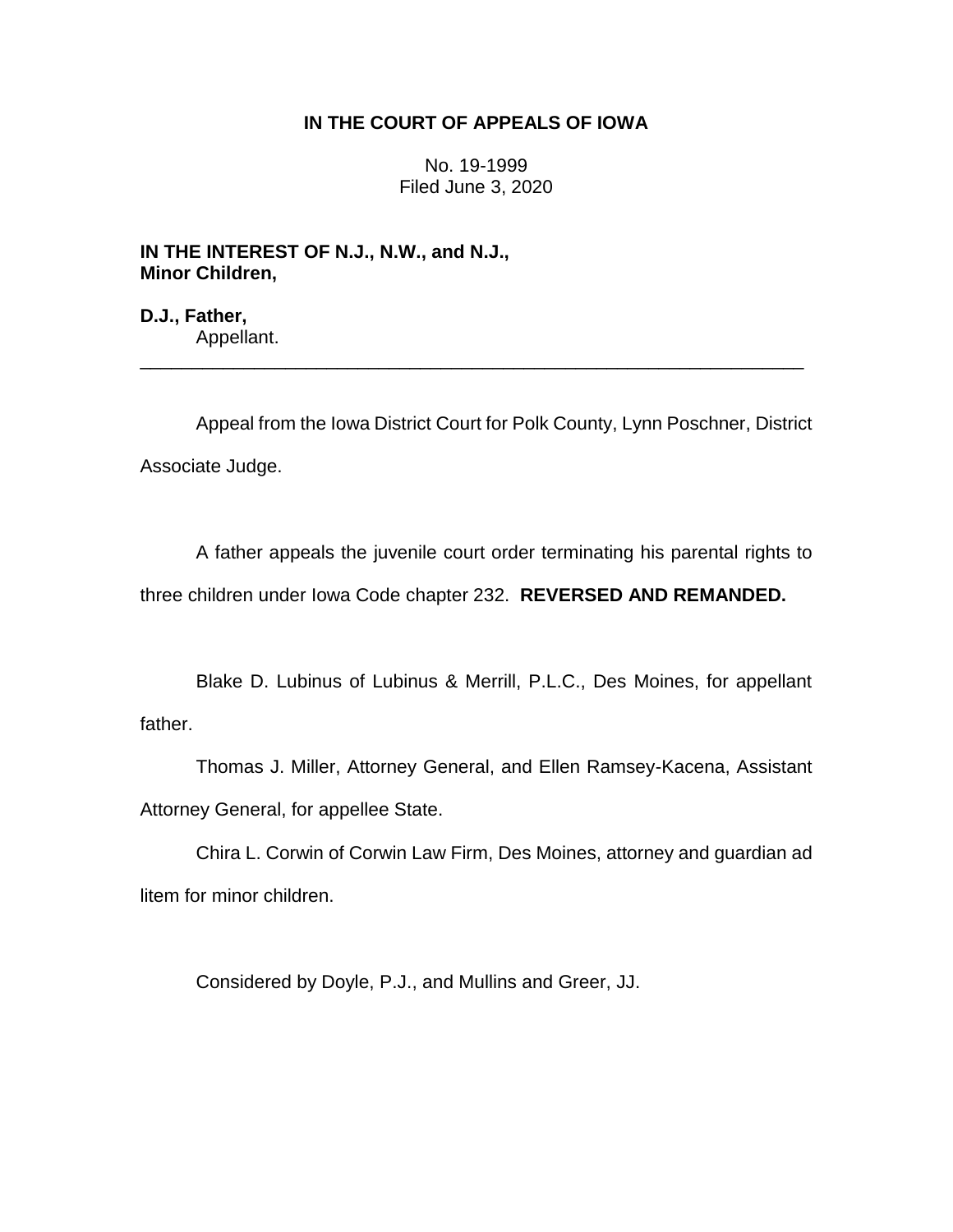### **GREER, Judge.**

 $\overline{a}$ 

A father appeals the juvenile court permanency order directing the State to proceed with termination of his parental rights to three minor children as well as the order terminating his rights under Iowa Code chapter 232 (2019).<sup>1</sup> On appeal, the father argues the juvenile court should have granted him six more months to regain custody of the children rather than directing the State to initiate termination proceedings, the State failed to prove grounds for termination, termination is not in the children's best interests, and an exception should be applied to prevent termination. We conclude the father should have been given an additional six months to pursue reunification. For that reason, we reverse and remand this case for further proceedings.

### **I. Background Facts and Proceedings.**

D.J. is the father of N.J., born in December 2011; N.W., born in January 2014; and Na.J., born in February 2016. These children lived with their mother until an incident in June 2017, when she left them home alone for several hours. The Iowa Department of Human Services (DHS) removed the children from her care and placed them with the father. The children were adjudicated in need of assistance in August for "ongoing issues of lack of proper supervision, domestic abuse between the parents, and poor parental decision making."

The father and mother have a history of domestic violence, with both serving as the perpetrator and the victim. There was a no-contact order in place between the parents throughout this case. The latest incident occurred in February 2018,

 $1$  The mother did not participate in the termination hearing and does not appeal the termination of her rights to these children.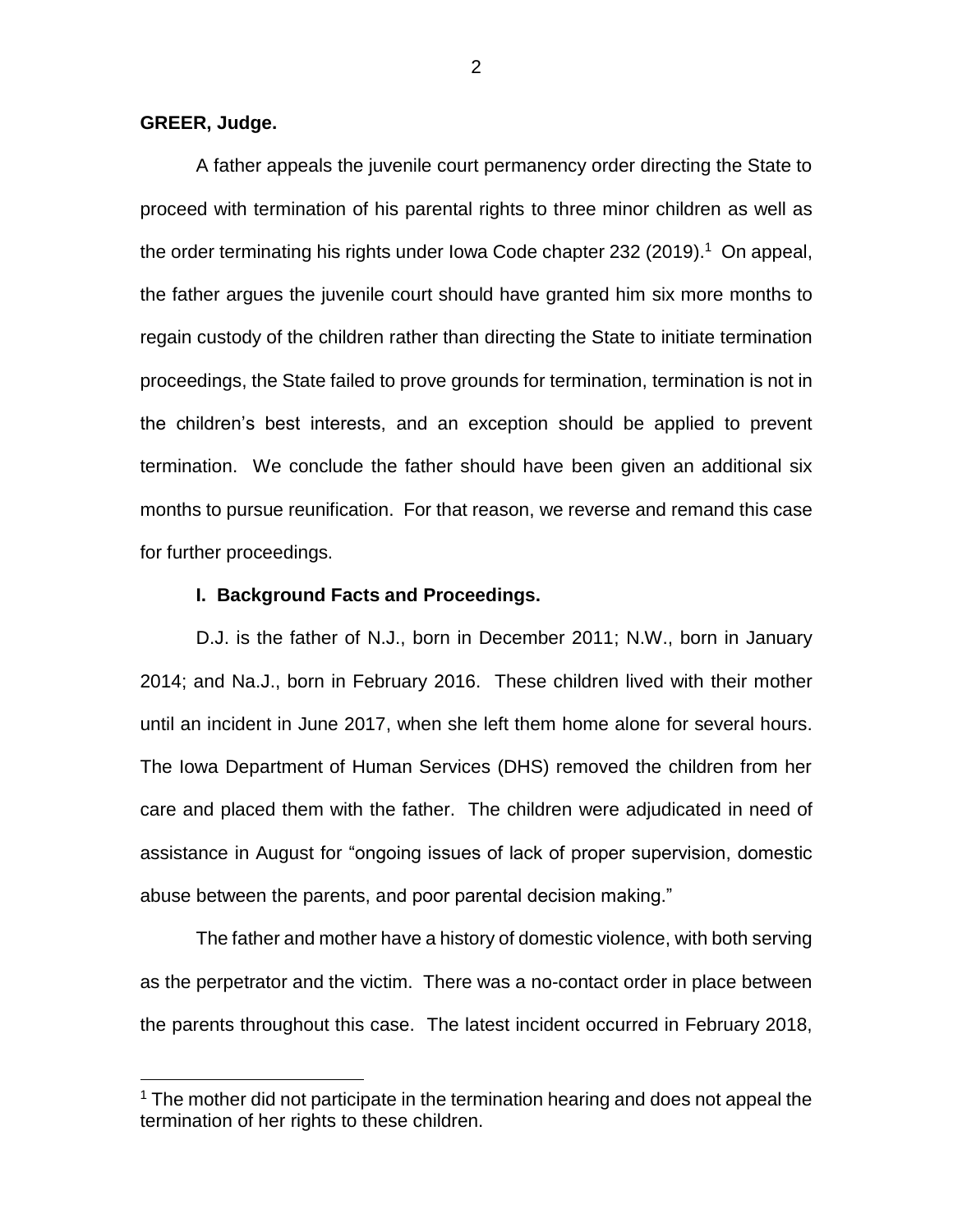when the mother showed up at the father's home unannounced, pushed her way into the home, and punched and scratched him. The father called the police, and the mother fled the scene. She was later arrested and charged with assaulting the father.

Also in February, a DHS caseworker tried to meet with the father at his home. The worker did not make contact with the father but did smell the odor of marijuana. The worker later spoke with one child who reported that her father smokes cigarettes and "black stuff," and said that the black stuff "smells different." The father denied using drugs and failed to submit to a drug test. DHS recommended the father engage in mental-health and substance-abuse services, participate in random drug screens, and follow through with any recommendations. DHS also recommended the father participate in a Caring Dads program.

On March 9, DHS removed the children from the father as a result of the February domestic incident and the father's failure to participate in drug testing. On March 20, the father obtained a mental-health evaluation that reported no diagnosable mental-health conditions and did not recommend any mental-health services. The father provided negative drug screens on April 6, 10, and 24,<sup>2</sup> and May 8 and 11. The children were returned to the father on May 23. He failed to show up for drug testing on May 29, and June 12 and 29.

The father completed the Iowa Domestic Abuse Program (IDAP) on July 12. There have been no domestic violence incidents involving the father since the February incident in which he was the victim.

 $2$  The father missed an April 14 drug test.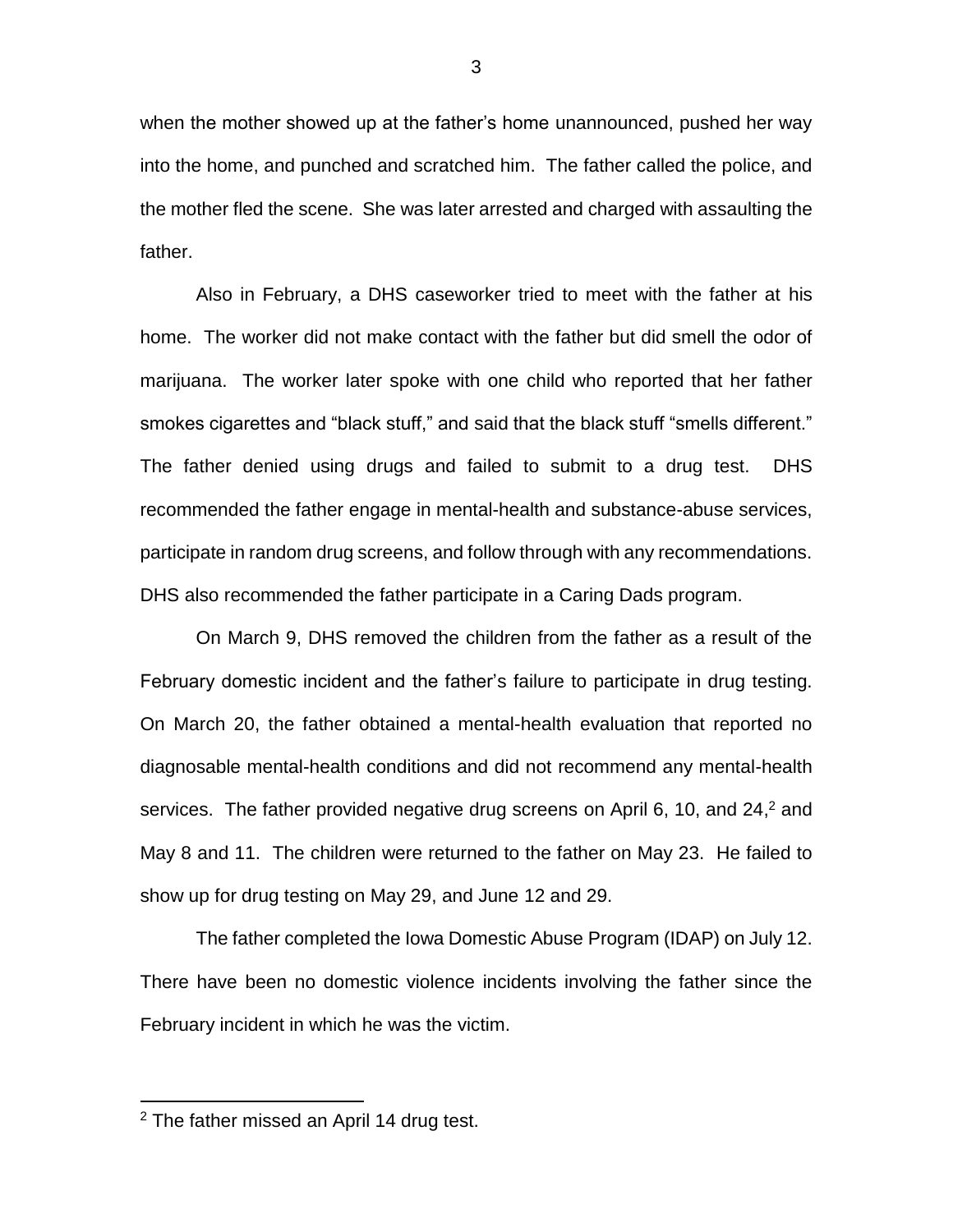A September DHS report to the court noted that the father was currently living with a friend who did not want DHS in the home. The DHS worker tried to reach the father at the home but could not contact anyone. The DHS worker smelled the odor of marijuana outside the home. It was unclear whether the father or children were present at the time. However, on September 19, the family safety, risk, and permanency (FSRP) worker and DHS worker dropped the children off at the home after a visit with their mother. The father showed the workers where the girls slept and the FSRP worker noted the home smelled of marijuana. She asked the father to provide a drug sample by the end of the week but did not refuse to leave the children in the father's care.

On October 11, the father's drug test came back positive for cocaine. The children were removed from his custody on October 24. At that time, one of the children had a scalp infection that did not appear to have been treated with the recommended medication. The foster parents applied the medication as recommended, and the infection cleared up. The children have not been returned to the father's custody since the October removal.

A March 2019 case plan recommended that the father meaningfully engage in therapy, provide random drug screens at DHS's request, complete a substanceabuse evaluation and comply with any recommendations, and cooperate with the FSRP services. On March 1, the father tested positive for THC. DHS agreed with the father that if his drug screens showed lower THC levels over two to three weeks, it would look into semi-supervised visits and a possible extended visit during the foster parents' June vacation. In May, the father agreed to be on a regular drug testing program but only completed one urinalysis (UA) on May 24,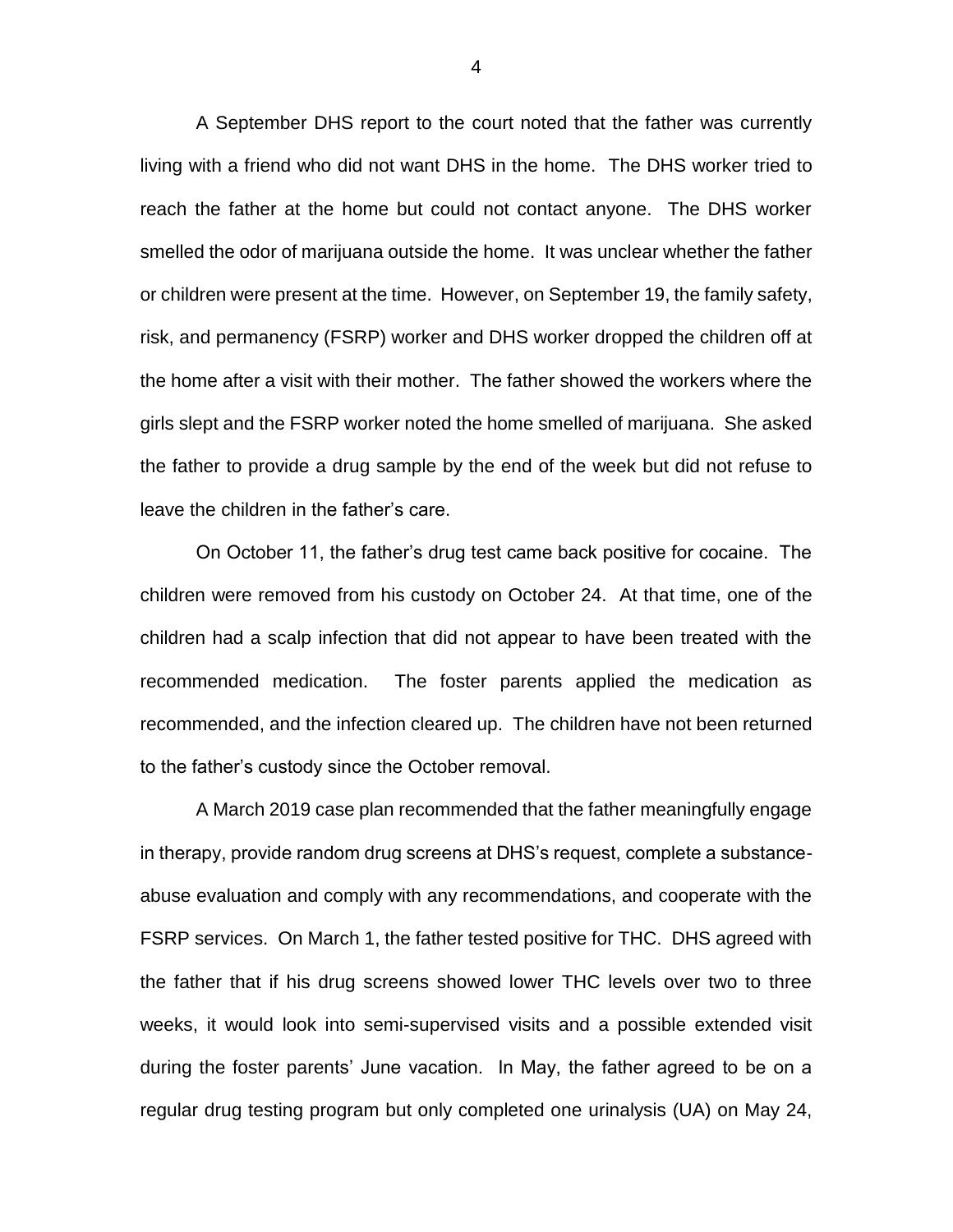which came back positive for marijuana. The father no-showed for testing on June 11.

The court held a permanency hearing on September 4 and 11. The State recommended initiating termination proceedings. The father resisted, asking either for the children to be returned to him or for a six-month extension. The father called the DHS worker and FSRP worker as witnesses and testified on his own behalf. The father acknowledged he last used marijuana a few weeks before and that he did not follow the drug-testing plan, claiming he was tired of taking drug tests and had trouble getting transportation. Shortly after this hearing, the father had a sweat patch applied, but he never showed up to have it removed. He later said it fell off and that no one instructed him how long to wear it.

The State filed a petition for termination of parental rights on October 1. The court held a hearing on October 28. At the termination hearing, the father acknowledged his last use of marijuana was on October 15, after his cousin died. During times of stress, the father used marijuana to calm his nerves, and he thought mental-health treatment was "pseudoscience." He maintained he did not use cocaine when he tested positive in October 2018. He testified that while parenting, he never used drugs around his children. He did not believe he needed drug treatment. And the father points to the excellent reports of the FSRP worker detailing his positive parental skills. Also at the time of the hearing, the father testified that he had just gotten the keys to a two-bedroom home and he planned to move in on November 1.

After the hearing, the juvenile court terminated the father's rights to the older two children under Iowa Code section 232.116(1)(f) and to the youngest child

5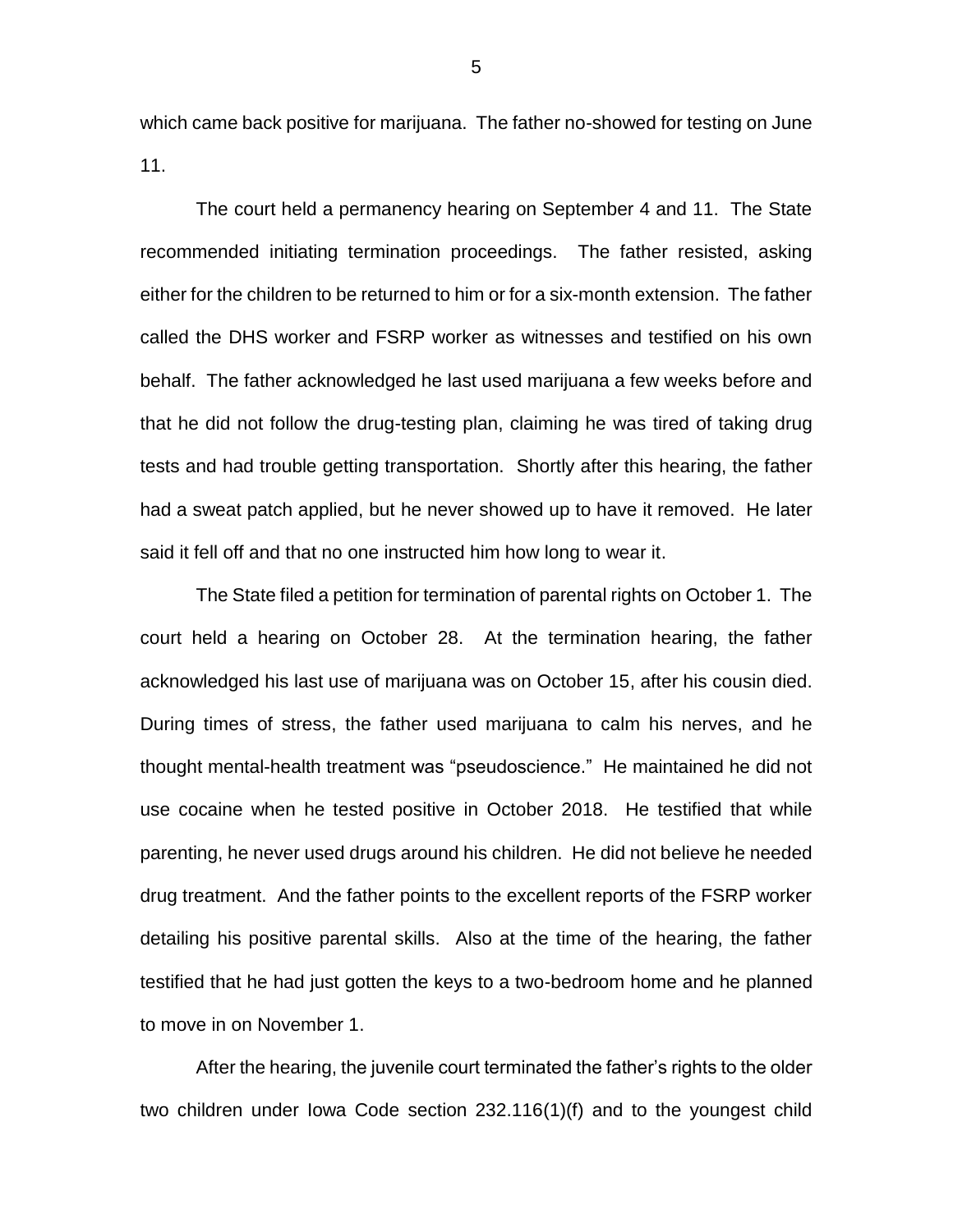under section 232.116(1)(h). The court found termination was in the children's best interests and noted that no permissive exception applied to prevent termination. The court noted that the father had good parenting skills and loved his children. Still, the court found that the father had failed to address his substance abuse and that he "exposed the children to the use of marijuana (through his own use and the use of others around him)." The court noted the father "refuse[d] or miss[ed] additional drug screens and ignore[d] the problem."

The juvenile court summarized the father's actions throughout the case as follows,

[The father] has not shown a sustained commitment and ability to provide the children with a safe place to live—free of drug usage nor has he addressed his substance use or shown abstinence from substances. [The father] has refused drug screens throughout the case and has also tested positive for marijuana, and on at least one occasion, cocaine. He has not attended drug treatment.

The father appeals the termination of his parental rights to his three children.

### **II. Standard of Review.**

We review termination of parental rights orders de novo. *In re A.M.*, 843 N.W.2d 100, 110 (Iowa 2014). We give weight to, but are not bound by, the juvenile court factual findings, especially on witness credibility. *In re A.B.*, 815 N.W.2d 764, 773 (Iowa 2012). Our paramount concern is the best interests of the children. *In re A.S.*, 743 N.W.2d 865, 867 (Iowa Ct. App. 2007).

## **III. Analysis.**

The father raises many arguments on appeal. He first challenges the juvenile court's permanency order directing the State to proceed with termination instead of returning the children to his custody or granting him a six-month extension. The permanency order is interlocutory, and the termination order is the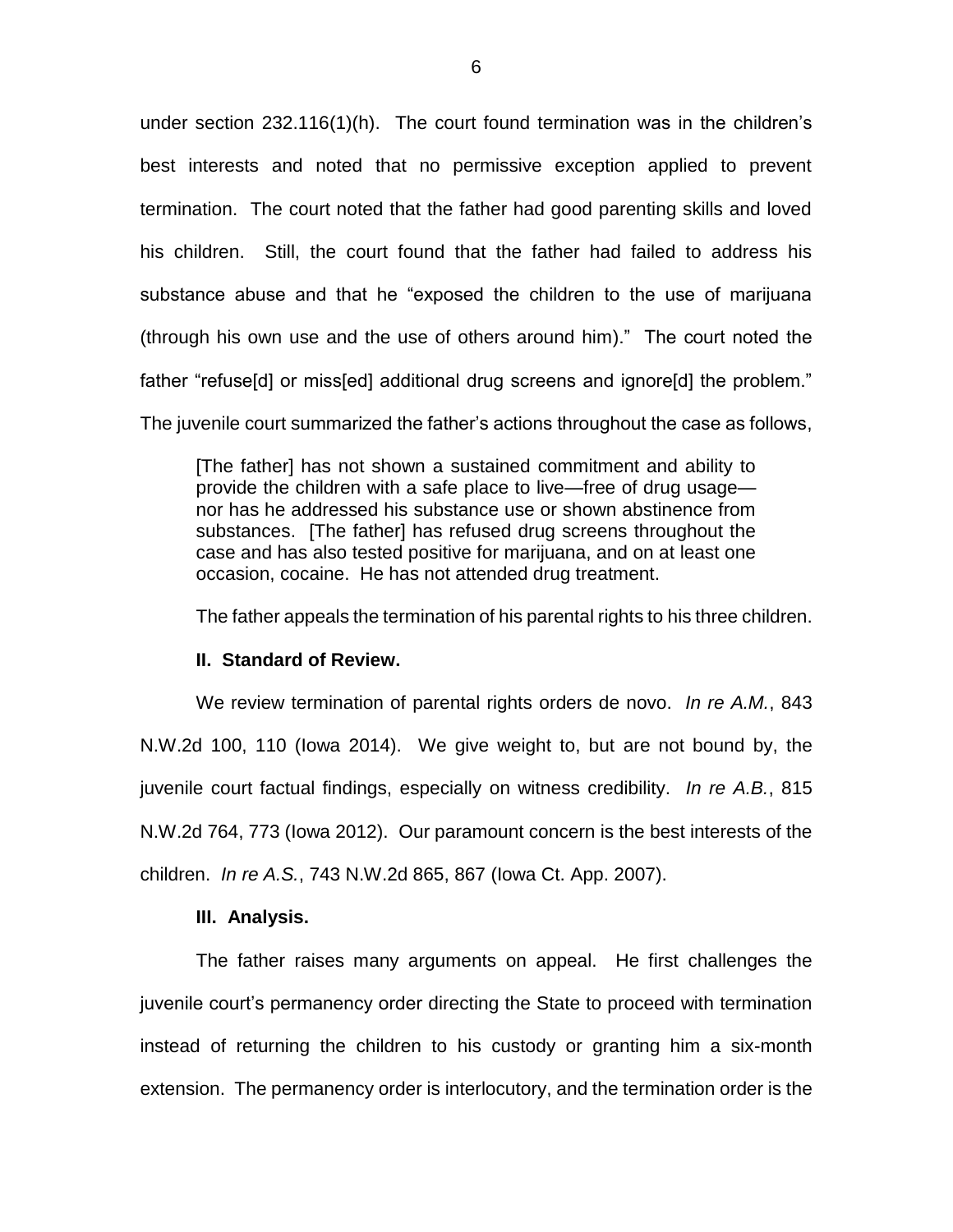final order disposing of all issues in the case. *See In re T.R.*, 705 N.W.2d 6, 11 (Iowa 2005). "[T]he provisions of the permanency order 'will inure or be subsumed in the termination order in the termination proceeding.'" *In re S.P.*, No. 18-0432, 2018 WL 3913675, at \*1 (Iowa Ct. App. Aug. 15, 2018) (quoting *T.R.*, 705 N.W.2d at 11). For that reason, we will address only the termination order. At termination, the father again asked for the children to be returned to his care or, alternatively, for an extension of time. We find the extension-of-time issue dispositive.

"Under section 232.117(5), the juvenile court may order an extension of time under section 232.104 as an alternative to terminating parental rights." *In re A.D.*, No. 19-1418, 2019 WL 5792709, at \*2 (Iowa Ct. App. Nov. 6, 2019). The court may grant this extension "based on a 'determination that the need for removal of the child from the child's home will no longer exist at the end of the additional sixmonth period.'" *Id.* (quoting Iowa Code § 232.104(2)(b)). "Under some circumstances extensions could be appropriate. 'The judge considering them should however constantly bear in mind that, if the plan fails, all extended time must be subtracted from an already shortened life for the children in a better home.'" *In re A.A.G.*, 708 N.W.2d 85, 92 (Iowa 2005) (citation omitted).

We agree with the father that the juvenile court should have granted him a six-month extension of time. We begin by addressing the father's greatest strengths: his love for his children and his parenting skills. By all accounts, this father has a strong, loving bond with his children and always appropriately cared for the children during his visits with them. The court described his interactions with the children as follows,

7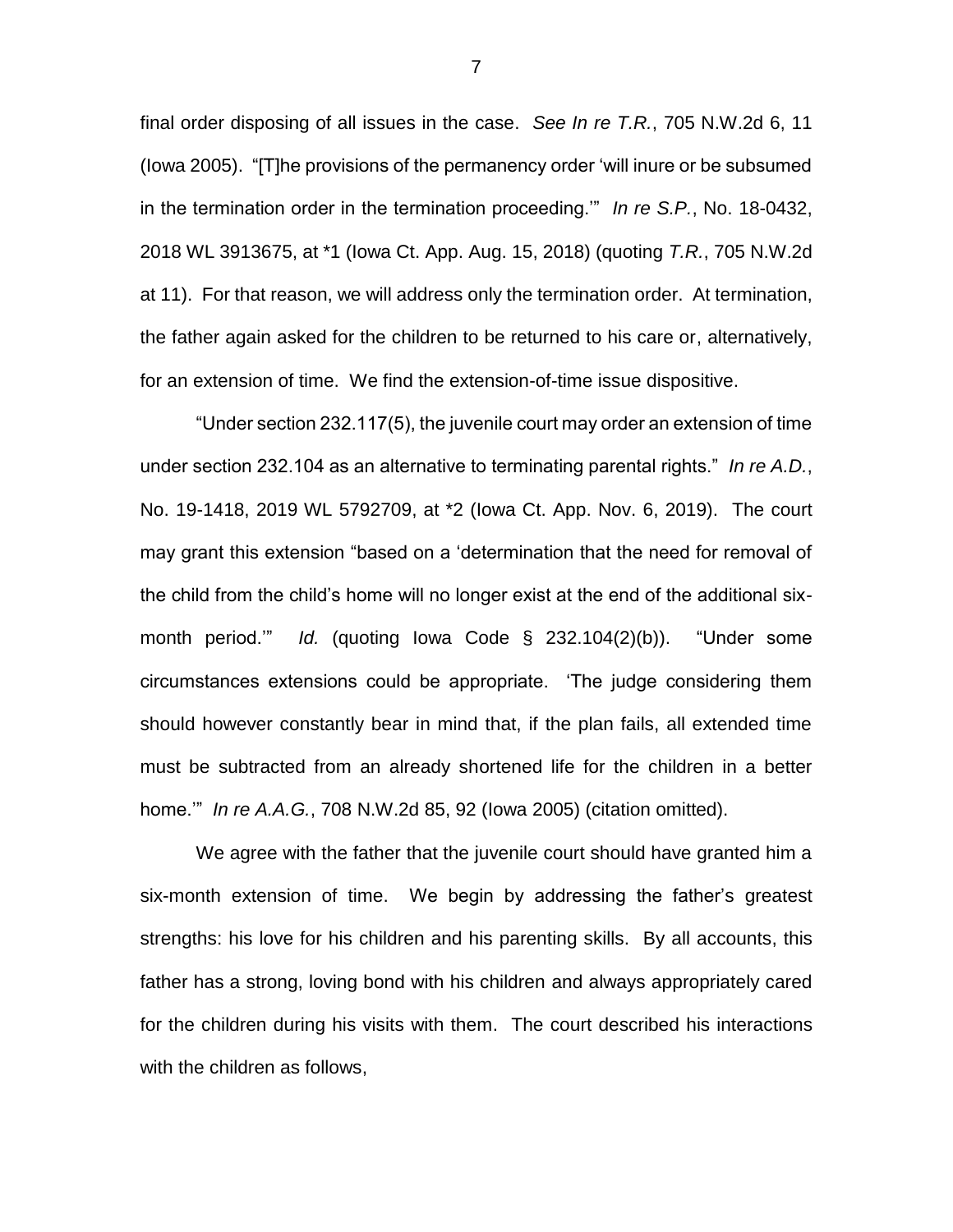[The father's] interactions with the children go very well. He is attentive, affectionate and engaged. He has not appeared to be under the influence of substances during his supervised interactions with the children. He is prepared for the visits with snacks for the children. He works with the children on schoolwork and is firm but not aggressive.

Important in our review, the notes about the father's visits glowed with comments about his abilities with the children. $3$  Yet we acknowledge the father did not progress beyond supervised visits and did not have any trial home visits after the children were removed from his care in October 2018. This record is unclear if any lack of progress related to his living situation, the turnover of the seven DHS caseworkers involved with the case, or other factors. What is clear is his commitment to consistently attend visits. By all accounts, the father is engaged, loving, and provides appropriate discipline when necessary.

As an additional strength, the father maintained employment throughout this case. And, while the father struggled with housing instability, he had a safe place to live with friends at the time of the permanency hearing. When DHS asked to enter the home he was staying in, the father said that he was concerned because "it wasn't his home, and it wasn't just his life that I would be going in and observing." At the time of the permanency hearing, however, DHS had approved the house for visits. That said, the father still generally preferred having visits in the community. At the time of the termination hearing, he had gotten his own place and was getting ready to move in. There was no indication this housing was inadequate.

 $3$  Among other positive comments, the notes described that the father used appropriate discipline, addressed issues of hygiene he found lacking, brought clothes and food to visits and, overall, was connected at a high level of attachment with the children.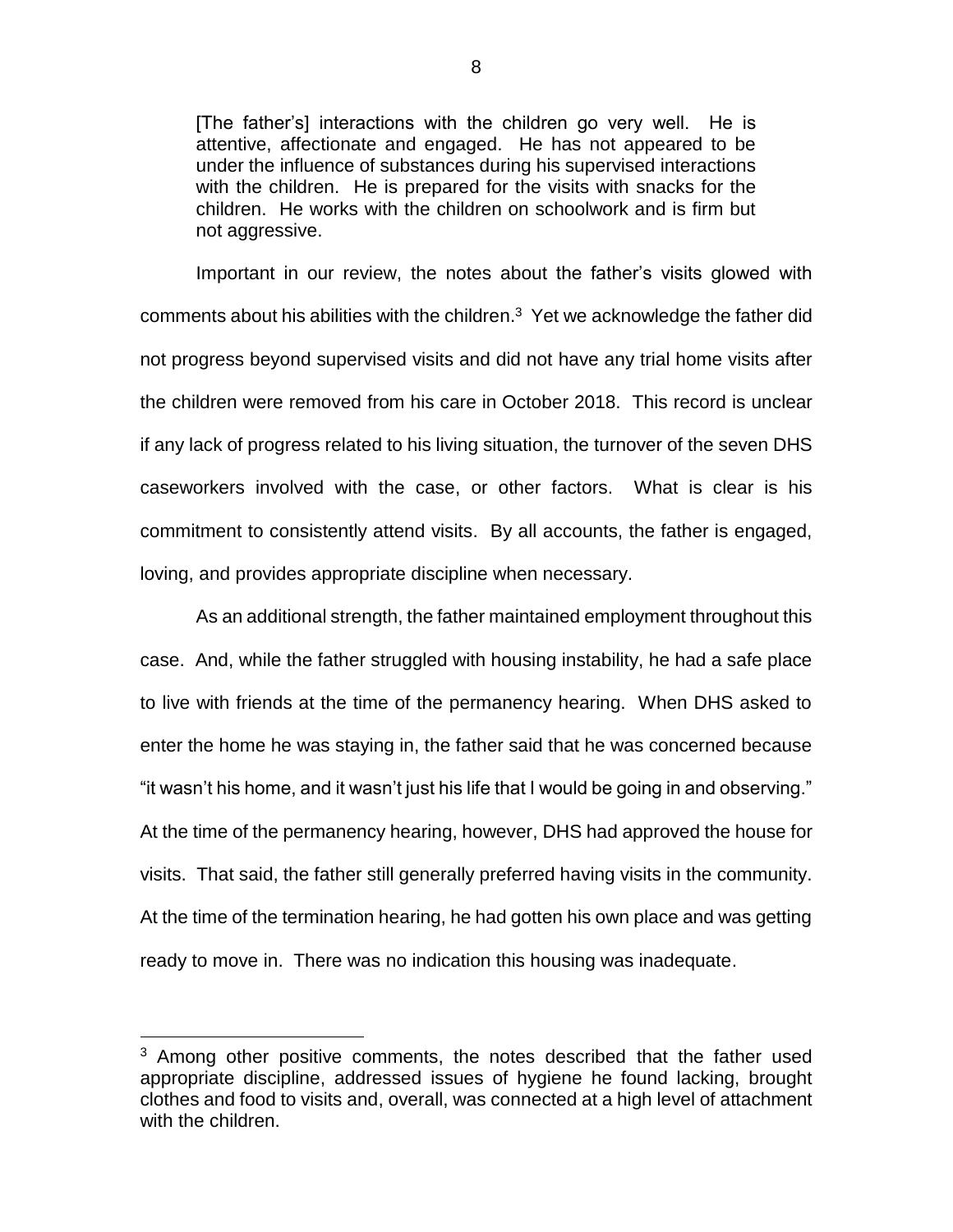As the case progressed, the identified issues were domestic violence between the mother and father, possible mental-health issues, and the father's substance abuse. Although the father did not participate in therapy as DHS recommended, he did obtain a mental-health evaluation in March 2018 that made no diagnoses and did not recommend any services. Addressing the domesticviolence concerns, the father completed IDAP in July 2018. And, although the father did not participate in therapy, there were no other incidents of domestic violence involving the father after the February 2018 incident in which he was the victim. Thus, by the time of the termination hearing, the substance-abuse issue took center stage.

Even though it was not the initial reason for removal, the father's use of illegal substances has been the main focus throughout the case. He did test positive for cocaine use. Yet, while the father acknowledged his marijuana use, he vehemently denied ever using cocaine. He never tested positive for cocaine after the initial positive test in October 2018. But the father inconsistently participated in substance-abuse testing, and it is unclear whether he ever underwent a substance-abuse evaluation.<sup>4</sup> While there were five negative tests after the test positive for cocaine, two later drug tests reflected marijuana use. It is unclear how often he used. The father admitted to using marijuana a few weeks before the termination hearing after his cousin died. He also acknowledged he had a sweat patch applied but had not gotten it removed, noting he was unsure of how long he needed to wear the patch. He also acknowledged he had been

<sup>4</sup> In each FSRP update, it was reported that the father had "completed a *substance abuse evaluation* that recommended no treatment." (Emphasis added).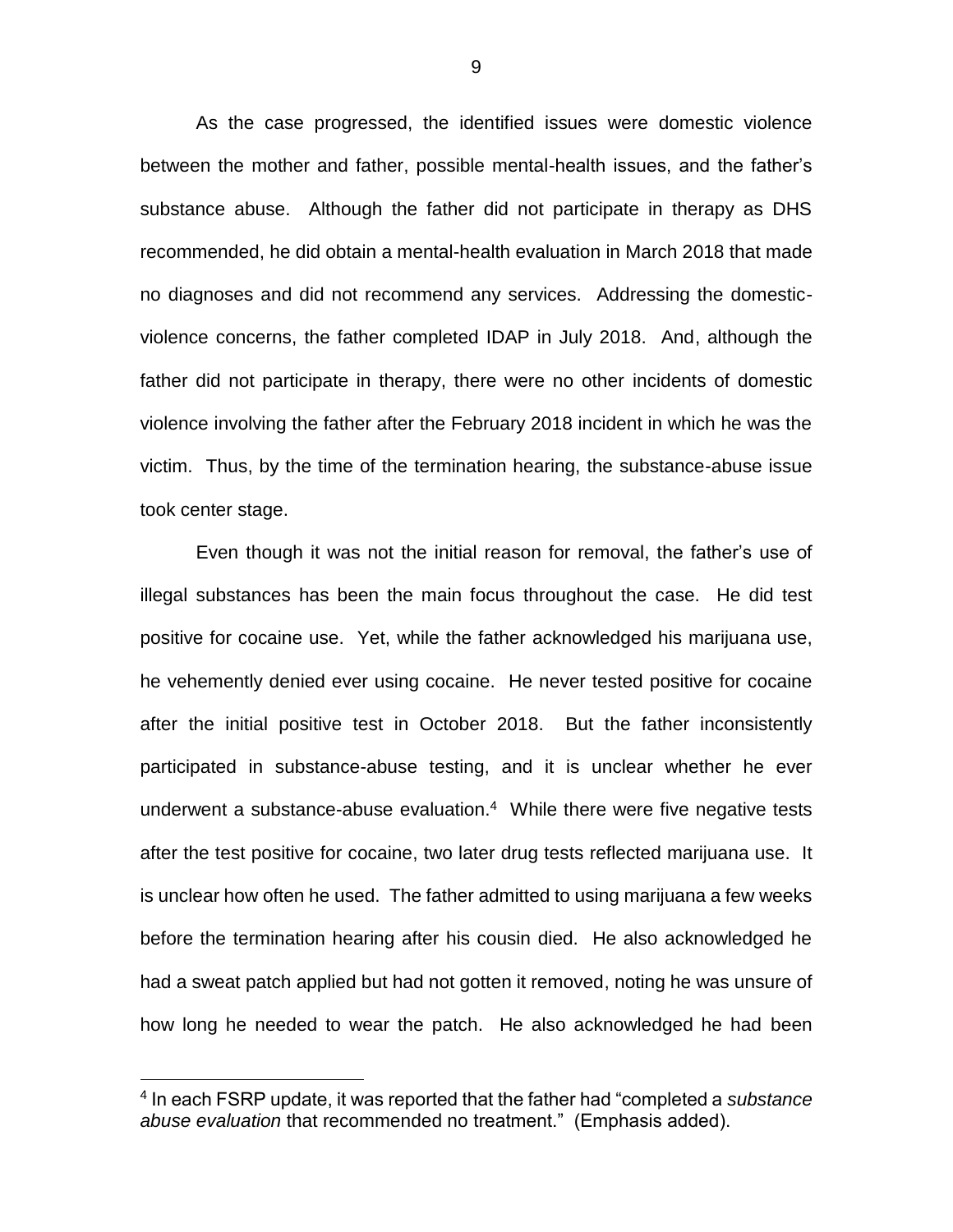requested to submit to a UA but testified he only had a few bus tokens so he did not go submit to that testing.

We do not condone the father's drug usage or his failure to participate in drug testing. But there are several barriers to access of services here that are hard to ignore. As noted, the father testified that he was unaware of the sweatpatch testing procedures. And throughout the case the father struggled with having reliable transportation and a reliable means of communication. He relied on others and public transportation to get around. He was often hard to reach by cell phone. He was given bus tokens but testified he did not have enough to travel to the drug testing facility multiple times.

We also find important that from May 2017 until October 2019, seven DHS caseworkers had cycled through this case, some only working on the case for a few months.<sup>5</sup> Importantly, between the time of the cocaine test and the termination hearing, the father dealt with three different DHS caseworkers. The father's counsel opined that this turnover led to issues with drug testing because the DHS workers had to authorize the tests. As of the September permanency hearing, the last authorized drug screen was June 11. And no caseworker requested testing between June and the permanency hearing. While the current DHS caseworker had authorized a pending drug screen at the permanency hearing, it was unclear if she had asked the father to comply with the test. We acknowledge the father continued to have issues with testing after the permanency hearing, but he also continued to struggle with transportation.

<sup>&</sup>lt;sup>5</sup> The most recent caseworker was assigned on July 24 and had only seen the family together once before the termination hearing.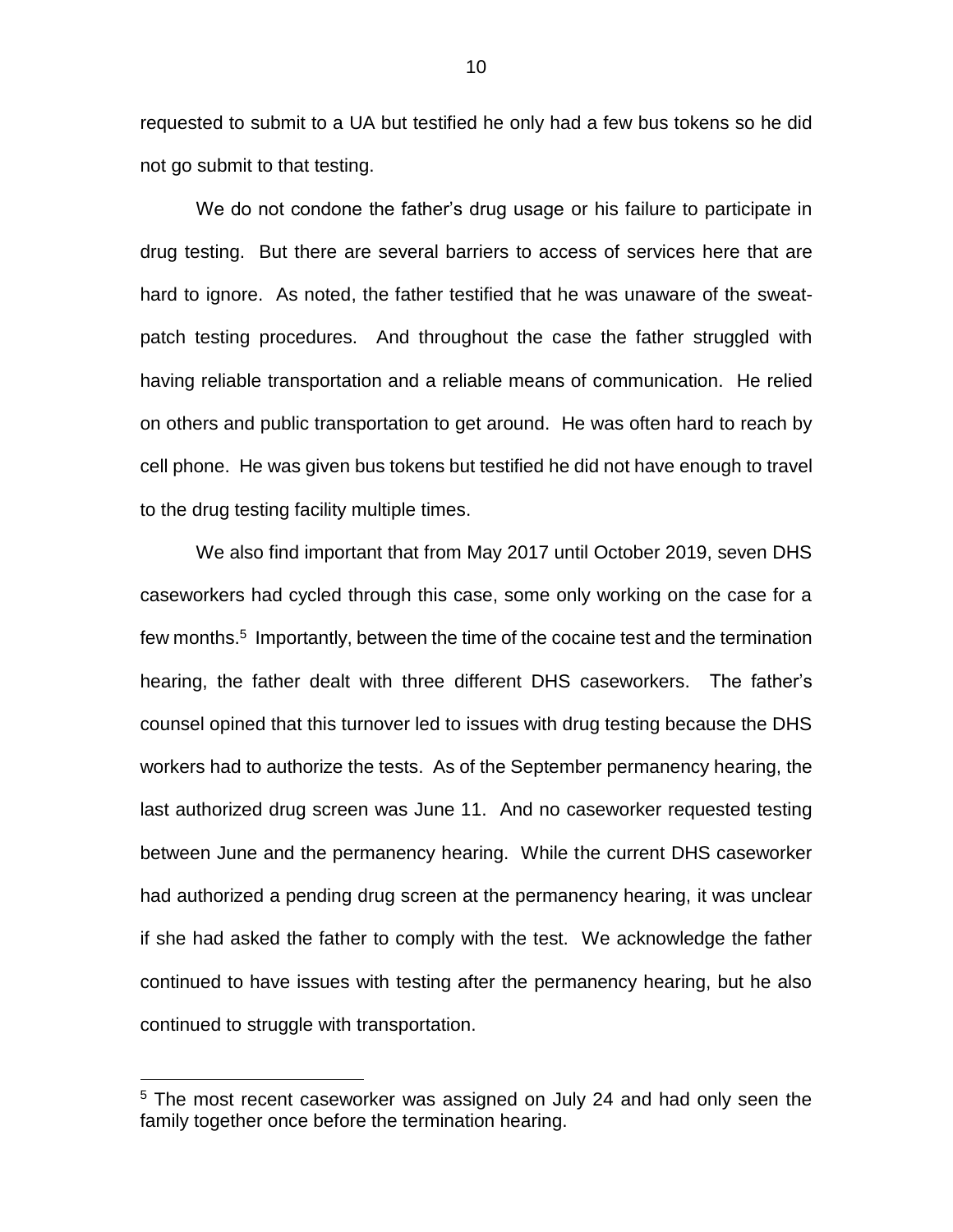We also note that there is no evidence the father parented these children while under the influence, and there is only speculation that the children were exposed to marijuana use. A DHS caseworker reported that she went to the home where the father was staying and could not contact the father but smelled the odor of marijuana. It is unclear whether the father or the children were home at the time. This DHS worker also reported that one of the children told her the father smoked "black stuff" that "smelled different" than cigarettes. It is unclear what the black stuff was or how it smelled. An FSRP worker reported she entered the home when she was dropping the children off and smelled marijuana. But she did not refuse to leave the children or report the father appeared to be under the influence.

Even with the admitted marijuana use by the father, there must be "clear and convincing evidence the children would be exposed to an appreciable risk of adjudicatory harm if returned to the parent's custody at the time of the termination hearing." *In re E.H*., No. 17-0615, 2017 WL 2684420, at \*1 (Iowa Ct. App. June 21, 2017). "[T]he mere fact of [drug] use does not establish adjudicatory harm." *In re M.S.*, 889 N.W.2d 675, 682 (Iowa Ct. App. 2016). The State must show a "nexus" between the parent's drug use and "appreciable risk of adjudicatory harm to the child." *Id.* No evidence established the father exposed the children to his use of marijuana or attended any visit under the influence of drugs. And while the father failed to follow through with the case plan to the letter, that failure alone does not establish the required nexus. *Id.* at 681. Because evidence of harm to the children based on the marijuana use alone is lacking, we focus on reunification where positive steps have been made.

11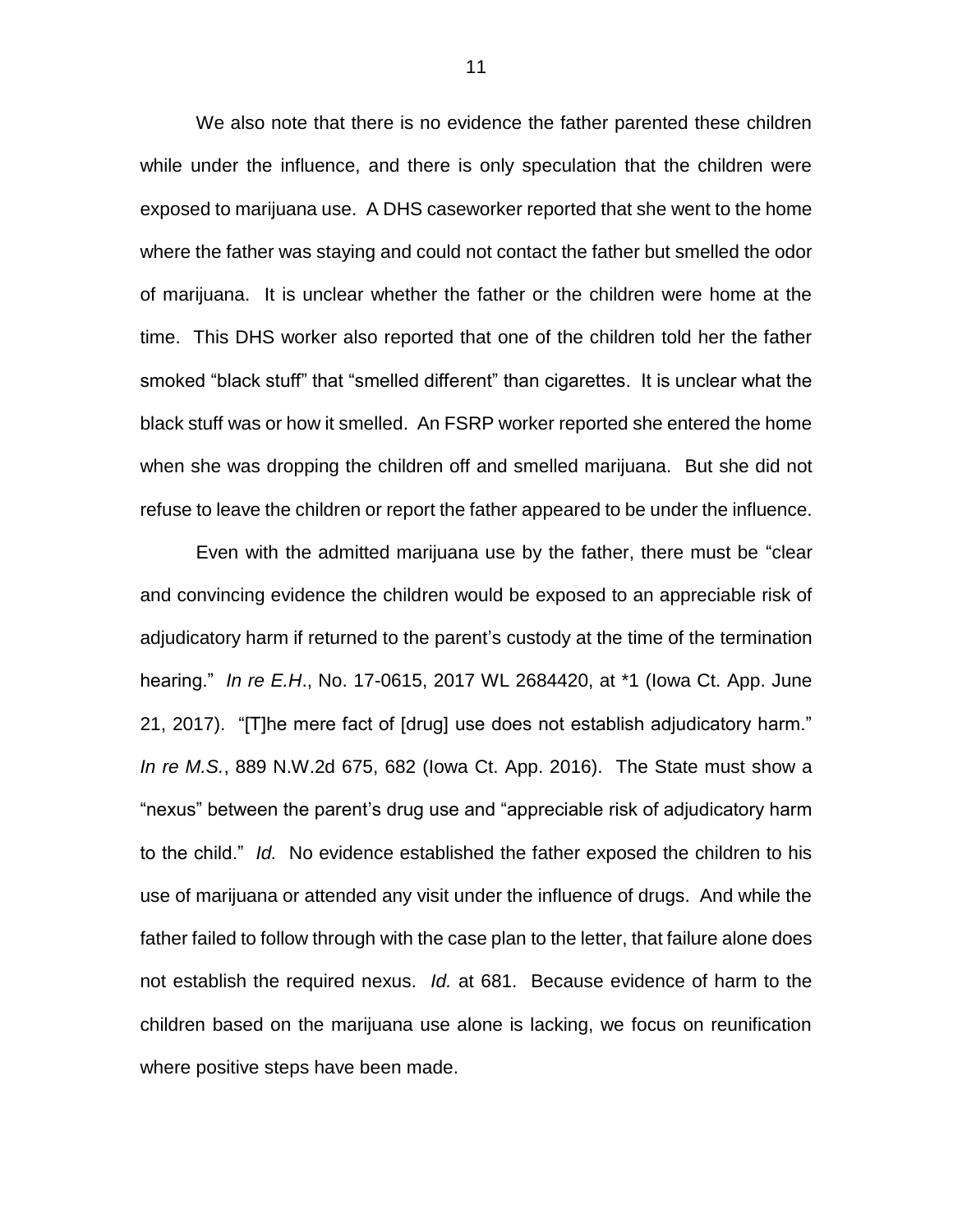We find the father had been working to address the issues here. This is a loving father who has appropriately cared for his children since DHS got involved. He had adequate housing and a steady job, and he participated in domesticviolence programming, completed a mental-health evaluation, and had no further incidents with the mother. The last piece of the puzzle was addressing his substance use. He participated in some drug testing, but his participation was inconsistent. Whether the inconsistent participation was his choice or because of his lack of access to resources and consistent DHS caseworker support is hard to tell. We believe six more months of services would allow the father to obtain a substance-abuse evaluation $6$  and more consistently focus on drug testing. We are mindful that any delay in permanency will impact these children. But we must also give parents the tools to succeed before terminating their parental rights. *See In re M.M.*, No. 19-1293, 2019 WL 5791290, at \*3 (Iowa Ct. App. Nov. 6, 2019) ("While time is of the essence in achieving permanency for children, we cannot lose sight of the competing principle that termination is an outcome of last resort." (altered for readability) (citation omitted)). But for the marijuana use, there appear to be no barriers to the father parenting these children appropriately. This family deserves a coordinated and consistent effort to reunite. We find the juvenile court should have granted the father a six-month extension rather than terminate his parental rights. We reverse the juvenile court's termination order and remand for further proceedings.

 $6$  Or obtain another substance-abuse evaluation if, as the reports indicated, he previously completed one.